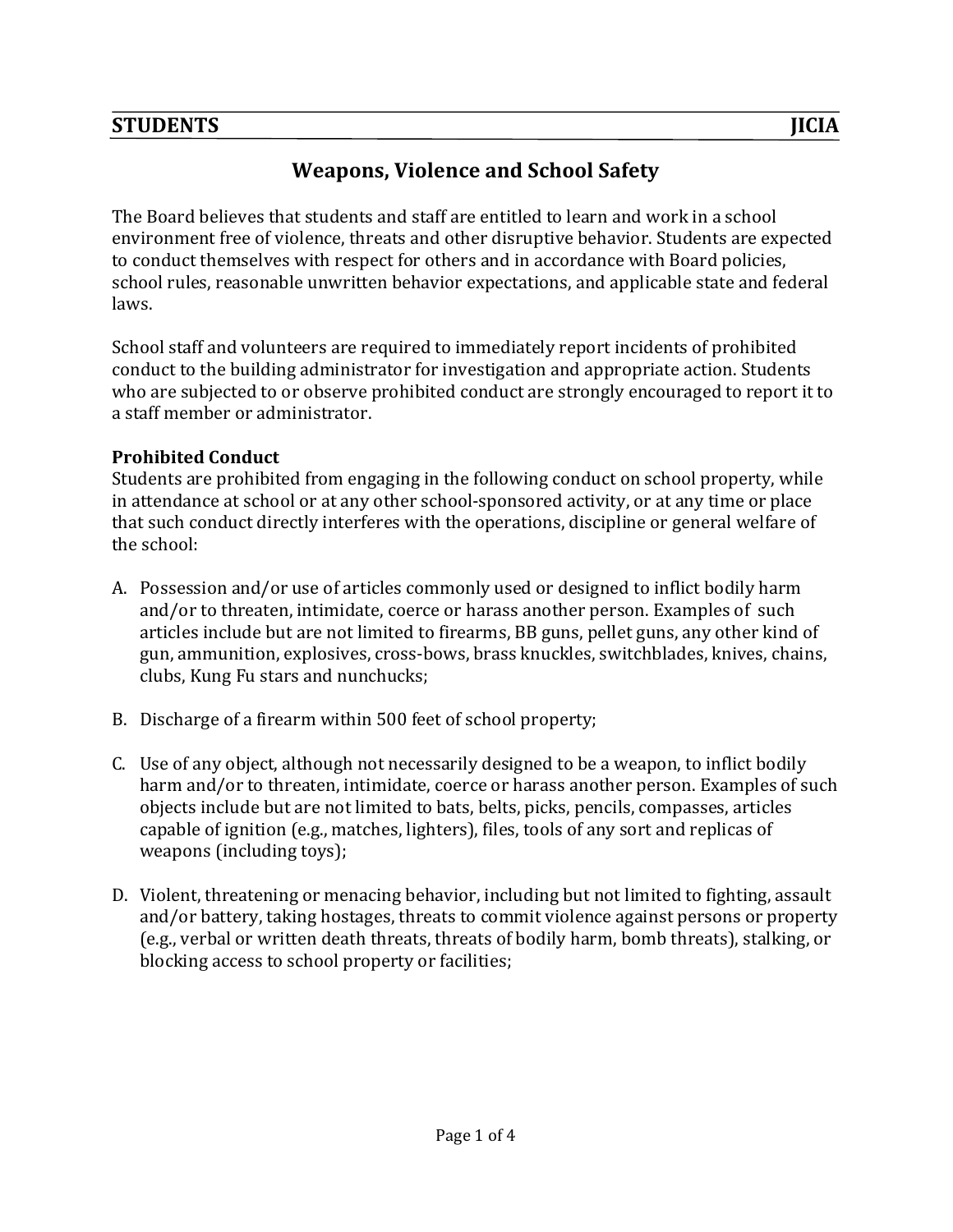## STUDENTS JICIA

- E. Verbal or written statements (including those made on or through a computer or other electronic device) which threaten, intimidate, or harass others; verbal or written statements which tend to incite violence and/or disrupt the school program; blackmail; extortion; or demands for money or property;
- F. Intentional damage to school or personal property;
- G. Stealing or attempting to steal school or personal property;
- H. Lewd, indecent or obscene acts or expressions of any kind;
- I. Violations of the school unit's drug/alcohol and tobacco policies;
- J. Violations of state or federal laws; and
- K. Any other conduct that may be harmful to persons or property.

### **Exceptions to Prohibition Against Possession and Use of Weapons on School Property**

- A. The prohibition on the possession and discharge of a firearm does not apply to law enforcement officials.
- B. An authorized person who possesses an unloaded firearm for use in a supervised educational program approved and authorized by the Board, for which appropriate safeguards have been adopted by the Board.
- C. An authorized person who possesses other weapons for use in specific instructional programs that have been approved and authorized by the Board and for which appropriate safeguards have been adopted by the Board.

### **Addressing Policy Violations**

Principals may engage students in restorative intervention and/or discipline students who violate this policy, based upon the facts of each case and in accordance with applicable Board policies and state and federal laws. Conduct which violates this policy is deliberately disobedient and deliberately disorderly within the meaning of 20-A MRSA  $\S 1001(9)$  and will be grounds for expulsion, as permitted by law, if found necessary for the peace and usefulness of the school. Such conduct may also be grounds for expulsion under other provisions of 20-A MRS §1001 (9 and 9-A) that specifically prohibit the use and possession of weapons, infractions of violence, and possession, furnishing and trafficking of scheduled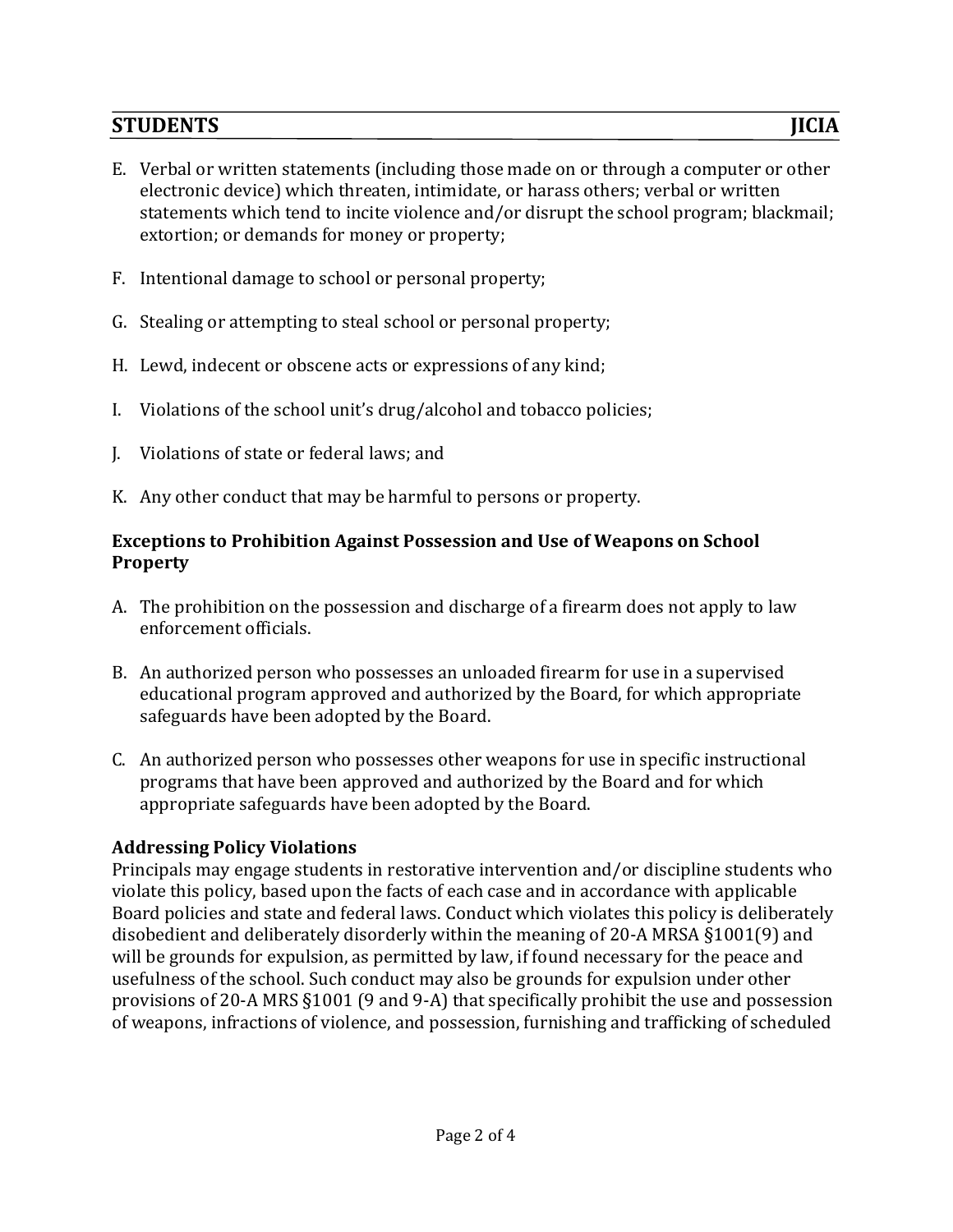Students who are found to have brought a firearm or to have possessed a firearm at a school (as both terms are defined by federal law), may be expelled for a period of not less than one year, unless this requirement is modified by the Superintendent on a case-by-case basis in writing.

All firearms violations will be referred to law enforcement authorities as required by law. Other violations of this policy will be referred to law enforcement authorities at the discretion of the Superintendent.

Students with disabilities will be disciplined in accordance with applicable federal and state laws/regulations and Board Policy JKF.

#### **Risk Assessment**

The Superintendent is authorized to request a risk assessment of a student who violates this policy when, in the Superintendent's opinion, such an evaluation will assist in assessing the risk the student poses to school safety if the student were to remain in school or return to school after a suspension or expulsion.

All such evaluations will be performed at the school unit's expense. If the parents/guardians and/or student refuse to permit a requested risk assessment, the Superintendent and the Board may draw any reasonable inferences from the student's behavior concerning the risk the student poses to school safety for purposes of determining appropriate action.

| Legal References:        | 20 USC § 7151 (Gun-Free Schools Act)<br>5 M.R.S. §4681 et seq.<br>17-A M.R.S. §2(9); 2(12-A)<br>20-A M.R.S. §§1001(9), (9-A), (15) and (15-A); 6552<br>P.L. 2005, Chapter 307                                                                                                                                                                                         |
|--------------------------|-----------------------------------------------------------------------------------------------------------------------------------------------------------------------------------------------------------------------------------------------------------------------------------------------------------------------------------------------------------------------|
| <b>Cross References:</b> | ACAA – Harassment and Sexual Harassment of Students<br>ADC – Tobacco Free Schools: Use and Possession of Tobacco and<br><b>Electronic Smoking Devices</b><br>EBC – Comprehensive Emergency Management Plan<br>JFCK - Student Use of Privately Owned Electronic Devices at School<br>JFCK-R - Student Use of Privately Owned Electronic Devices at School<br>Procedure |